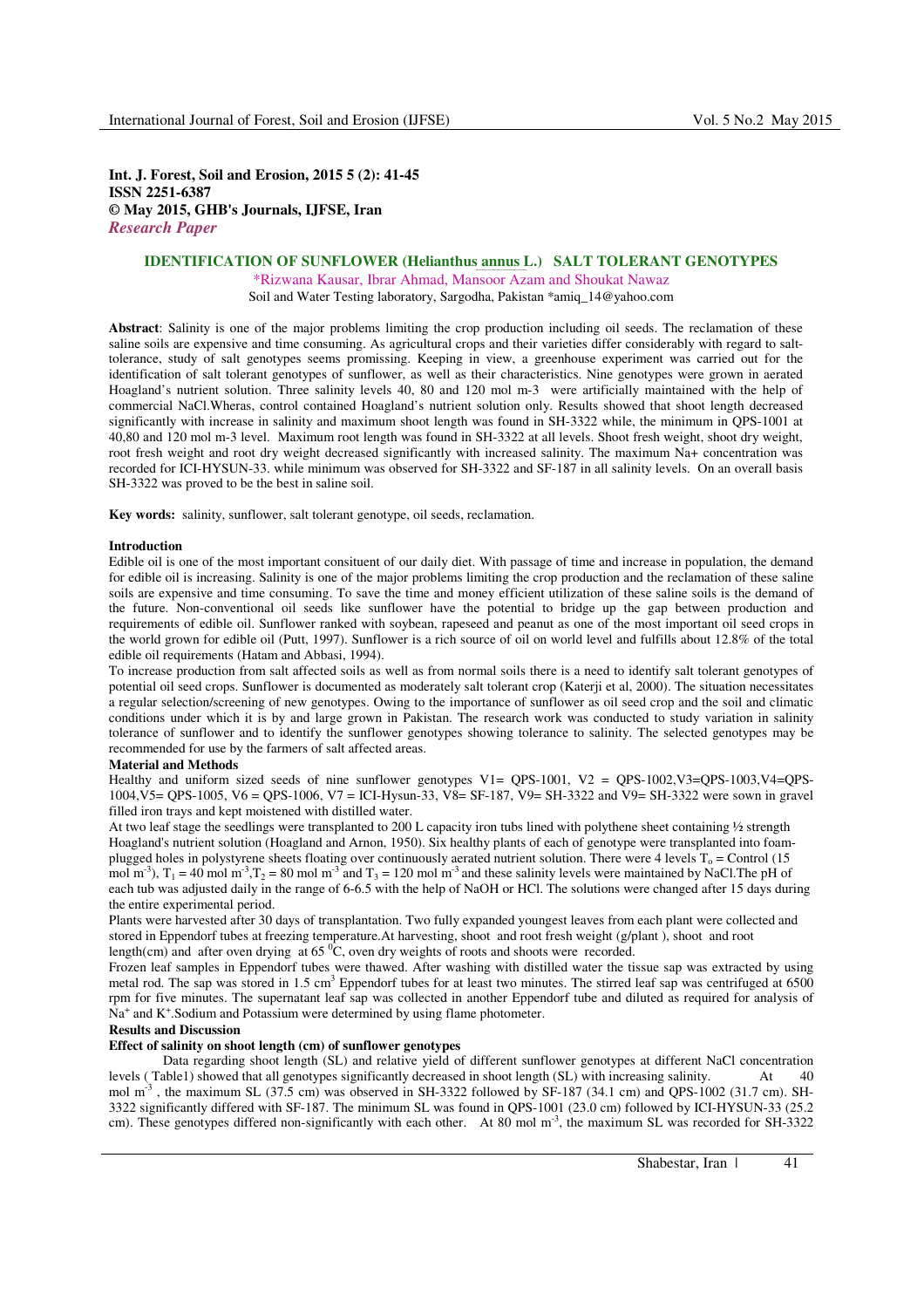(32.4 cm) followed by SF-187 (30.8 cm) and QPS-1002 (30.2 cm). These genotypes differed significantly. The minimum SL was recorded for QPS-1001 (22.1 cm)**,** QPS-1006 (22.5 cm) followed by ICI-HYSUN-33 (23.1 cm). These genotypes nonsignificantly differed to each other. At 120 mol m<sup>-3</sup>, the maximum shoot length was found in SH-3322 (32.7 cm), SF-187 (31.2 cm), QPS-1002 (28.5 cm) and for QPS-1004 (28.0 cm). Genotypes SH-3322 was significantly higher than all the others. Whereas, SH-3322 and SF-187 differed significantly with one another. The minimum SL values were observed in QPS-1005 (18.5 cm), QPS-1001 (21.3 cm) and ICI-HYSUN-33 (22.2 cm). QPS-1001 and ICI-HYSUN-33 non-significantly varied to one another and both these significantly varied to QPS-1005. SH-3322 was of significantly higher value than those of other readings. These results are in coincide with those of Jiang *et al* (2005) in cotton,, Hussain and Rehman (1995), Francois (1996) and Ghumman (2000) in sunflower. Excessive accumulation of salts in cell wall modified the metabolic pathway, limit the cell wall elasticity and ultimately the shoot length. Further, secondary cell appears sooner and cell wall becomes rigid. As a consequence turgor pressure efficiency in cell enlargement declines. These processes may cause the shoot to remain smaller.

## **Effect of salinity on shoot fresh weight (g/plant) on sunflower genotypes**

Data regarding shoot fresh weight (SFW) ( Table 2) revealed that with increased in salinity, SFW was reduced significantly. At 40 mol m<sup>-3</sup>, the maximum SFW of 23.9 g was recorded in SH-3322 followed by SF-187 (17.4 g) and QPS-1002 (11.4 g). These genotypes varied significantly to each other. The minimum SFW was recorded in ICI-HYSUN-33 (9.1 g) followed by QPS-1006  $(9.2 \text{ g})$  and QPS-1005 (9.4 g). These genotypes also differed significantly to each other. At 80 mol m<sup>-3</sup>, SH-3322 was found to have the maximum SFW 18 g followed by SF-187 (14.7 g) and QPS-1004 (10.8 g). These genotypes differed significantly to each other. The minimum SFW was observed in ICI-HYSUN-33 (6.3 g) followed by QPS-1001(6.4 g). These genotypes also differed significantly to each other. At 120 mol  $m<sup>3</sup>$ , the maximum SFW was observed in SH-3322 (14.3 g) followed by SF-187 (11.5 g) and QPS-1002 (8.5 g). The genotypes QPS-1001 and ICI-HYSUN-33 were found to have minimum SFW as low as 5.3 g and 3.9 g, respectively. The results are in agreement with those of, Akhtar *et al.* (2002) in wheat, Andria *et al*. (1997), Hussain and Rehman (1995) and Mehdi *et al.* (2000) in sunflower.Reduction in SFW could be attributed to decreased water potential of rooting medium due to high ion concentration as initial growth inhibition in saline condition is related to osmotic effect .High Na and CI concentration in the rooting medium could have suppressed  $K^+$ ,  $Ca^{+2}$  and NO<sup>-3</sup> etc. and ultimately the growth (Gorham and Wyn Jones, 1993).

| <b>Genotypes</b>    | $(15 \text{ mol } m-3)$<br>Control | $40 \text{ mol } m-3$ | 80 mol m-3     | $120 \text{ mol } m-3$ |
|---------------------|------------------------------------|-----------------------|----------------|------------------------|
|                     | <b>NaCl</b>                        | <b>NaCl</b>           | <b>NaCl</b>    | <b>NaCl</b>            |
| <b>OPS-1001</b>     | $27.1 \pm 0.7$                     | $23.0 \pm 1.4$        | $22.1 \pm 0.7$ | $21.3 \pm 0.8$         |
| <b>OPS-1002</b>     | $33.5 \pm 0.8$                     | $31.7 \pm 1.7$        | $30.2 \pm 2.3$ | $28.5 \pm 1.4$         |
| <b>OPS-1003</b>     | $33.3 \pm 1.0$                     | $28.6 \pm 0.9$        | $27.0 \pm 1.6$ | $25.8 \pm 0.3$         |
| <b>OPS-1004</b>     | $33.8 \pm 0.7$                     | $32.2 \pm 0.8$        | $28.0 \pm 2.6$ | $24.0 \pm 1.8$         |
| <b>OPS-1005</b>     | $28.0 \pm 0.9$                     | $26.7 \pm 1.0$        | $22.5 \pm 1.3$ | $18.5 \pm 1.3$         |
| <b>OPS-1006</b>     | $30.2 \pm 1.4$                     | $27.6 \pm 0.5$        | $25.1 \pm 1.1$ | $23.5 \pm 0.1$         |
| <b>ICI-HYSUN-33</b> | $27.5 \pm 0.7$                     | $25.2 \pm 1.0$        | $23.1 \pm 0.5$ | $22.2 \pm 0.6$         |
| <b>SF-187</b>       | $36.5 \pm 0.9$                     | $34.1 \pm 0.7$        | $31.8 \pm 0.7$ | $30.2 \pm 0.8$         |
| <b>SH-3322</b>      | $40.2 \pm 1.4$                     | $37.5 \pm 0.8$        | $32.4 \pm 0.7$ | $32.7 \pm 0.6$         |
| Mean                | $32.2 \pm 0.9$                     | $29.6 \pm 1.0$        | $26.9 \pm 1.1$ | $25.2 \pm 1.2$         |

**Table 1. Effect of Salinity on Shoot Length (cm) of sunflower genotypes** 

## **Table 2. Effect of salinity on shoot fresh weight (g/plant) of sunflower genotypes**

| <b>Genotypes</b>    | $(15 \text{ mol m-3})$ NaCl<br>Control | 40 mol m-3      | 80 mol m-3      |                |
|---------------------|----------------------------------------|-----------------|-----------------|----------------|
|                     |                                        | <b>NaCl</b>     | <b>NaCl</b>     | <b>NaCl</b>    |
| <b>OPS-1001</b>     | $10.4 \pm 0.35$                        | $9.65 \pm 0.52$ | $6.43 \pm 0.30$ | $5.3 \pm 0.10$ |
| <b>OPS-1002</b>     | $13.0 \pm 0.35$                        | $11.4 \pm 0.55$ | $10.1 \pm 1.72$ | $8.5 \pm 0.30$ |
| <b>OPS-1003</b>     | $10.8 \pm 0.41$                        | $9.81 \pm 0.27$ | $8.0 \pm 0.74$  | $6.1 \pm 0.14$ |
| <b>OPS-1004</b>     | $11.5 \pm 0.84$                        | $10.8 \pm 0.91$ | $10.3 \pm 1.64$ | $6.4 \pm 0.42$ |
| <b>OPS-1005</b>     | $11.4 \pm 0.37$                        | $9.42 \pm 0.46$ | $7.60 \pm 0.19$ | $5.9 \pm 0.18$ |
| <b>OPS-1006</b>     | $10.5 \pm 0.23$                        | $9.23 \pm 0.16$ | $8.20 \pm 0.34$ | $6.0 \pm 0.16$ |
| <b>ICI-HYSUN-33</b> | $9.91 \pm 0.24$                        | $9.13 \pm 0.17$ | $6.30 \pm 0.28$ | $3.9 \pm 0.15$ |
| <b>SF-187</b>       | $18.8 \pm 1.15$                        | $17.4 \pm 0.77$ | $14.7 \pm 0.73$ | $11.5 \pm 0.2$ |
| <b>SH-3322</b>      | $24.9 \pm 1.98$                        | $23.9 \pm 1.69$ | $18.0 \pm 0.63$ | $14.3 \pm 0.3$ |
| Mean                | $13.5 \pm 0.66$                        | $12.4 \pm 0.61$ | $10.0 \pm 0.73$ | $7.3 \pm 0.22$ |

#### **Effect of salinity on shoot dry weight (g/plant)**

Shoot dry weight (SDW) is also an important criterion for observing the performance of crop plants against salinity stress(Tab 3) shows decreasing trend with increased salinity. At 40 mol  $m<sup>3</sup>$ , the maximum SDW 4.8 g was observed for SH-3322 followed by SF-187 (4.2 g) and QPS-1004 (2.2 g). These genotypes varied non-significantly to each other. The minimum SDW of 1.2 g was observed in QPS-1001 and ICI-HYSUN-33.At 80 mol m-3 , the maximum SDW was observed in SH-3322 (4.3 g) followed by SF-187 (3.5 g) and QPS-1002 (1.8). The minimum SDW was observed for QPS-1001 (0.09 g) and ICI-HYSUN-33 (0.09 g). At 120 mol m<sup>-3</sup>, the three genotypes, i.e. SH-3322 (2.6 g), SF-187 (2.2 g), QPS-1002 (1.2 g) were at the top in case of SDW, respectively. These differed significantly. The genotypes QPS-1005 (31%), ICI-HYSUN-33 (0.4 g) followed by QPS-1001 (0.5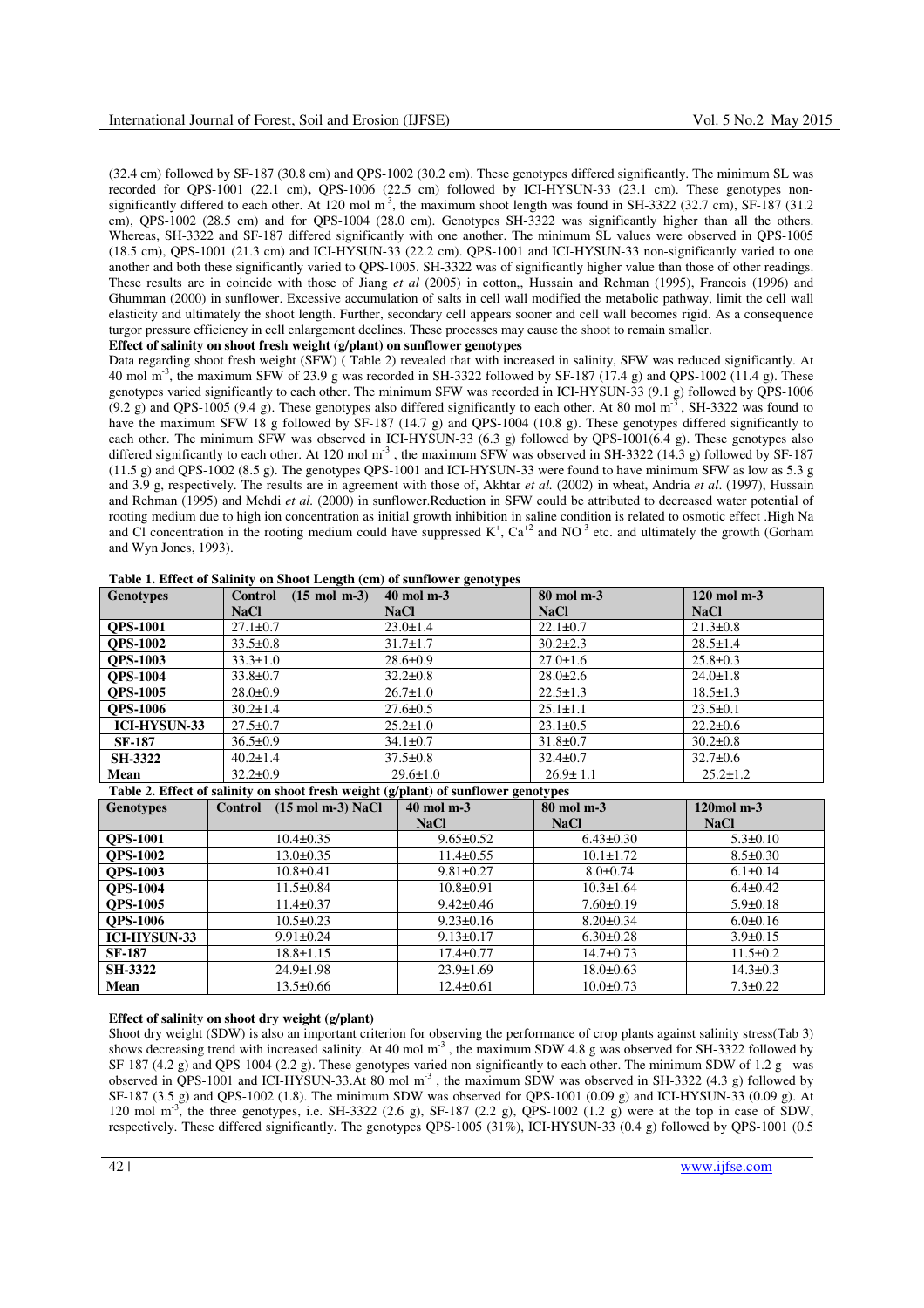g) and QPS-1005 (0.5 g) produced the lowest shoot dry weight. The decrease in SDW with increased salinity was also reported by , Khatoon *et al*. (2000) in sunflower and Akhtar *et al*. (2002) in wheat, and Ashraf *et al*. (2004) in Brassica species. The decrease in SDW under saline condition was due to reduced growth as a result of decreased water uptake. Toxicity of Na<sup>+</sup> and Cl<sup>-</sup> in the shoot cells as well as reduced photosynthesis. The decrease in dry weight of shoot with increasing salinity may be due to imbalanced nutrients, solute suction in toxic quantities and inefficient use of metabolites .

#### **Effect of salinity on root length (cm) of sunflower genotypes**

The data showed that the root length of different sunflower genotypes at different salinity levels decrease significantly with increasing salinity levels. At 40 mol  $m<sup>3</sup>$ , the maximum RL was recorded for SH-3322 (18.2 cm) followed by SF-187 (17.7 cm) and QPS-1002 (17.3 cm). Genotype SH-3322 was non-significantly differed to QPS-1002 and SF-187. The minimum RL was recorded for QPS-1001 (14.2 cm) and ICI-HYSUN-33 (14.2 cm). There was non-significant variation among these genotypes. At 80 mol m<sup>-3</sup> NaCl salinity, the maximum RL was recorded for SH-3322 (17.3 cm) followed by SF-187 (17 cm) and QPS-1002 (16.7cm). Genotype QPS-1003 (16.3 cm) was at the next position. The minimum RL was recorded in ICI-HYSUN-33 (13.3 cm) followed by QPS-1001 (13.6 cm). SH-3322 and SF-187 varied non-significantly to each other. At 120 mol  $m<sup>3</sup>$ , the maximum RL was observed for SH-3322 (16.9 cm) followed by SF-187 (16.04 cm) and QPS-1002 (15.2 cm). SH-3322 differed nonsignificantly to SF-187 but differed significantly to QPS-1002. The minimum RL was recorded for ICI-HYSUN-33 (12.5 cm) and QPS-1005 (12.5 cm) followed by QPS-1001 (13.1 cm). These genotypes varied non-significantly to each. These results matched to the findings of Hussain and Rehman (1994), and Ghumman (2000). Reduction in RL in response to salinity may be due to Na<sup>+</sup> and Cl<sup>-</sup> affects root permeability and integrity due to the displacement of Ca<sup>+</sup> from the plasmlemma, which inhibits root growth and root length.

|  | Table 3. Effect of salinity on shoot dry weight (g/plant) of sunflower genotypes |  |  |  |  |
|--|----------------------------------------------------------------------------------|--|--|--|--|
|--|----------------------------------------------------------------------------------|--|--|--|--|

| <b>Genotypes</b>    | $(15 \text{ mol m-3})$<br><b>Control</b> | 40 mol m-3     | 80 mol m-3     | $120$ mol m $-3$ |
|---------------------|------------------------------------------|----------------|----------------|------------------|
|                     | ) NaCl                                   | <b>NaCl</b>    | <b>NaCl</b>    | <b>NaCl</b>      |
| <b>OPS-1001</b>     | $1.3 \pm 0.09$                           | $1.2 \pm 0.05$ | $0.9 \pm 0.06$ | $0.5 \pm 0.04$   |
| <b>OPS-1002</b>     | $2.5 \pm 0.08$                           | $2.1 \pm 0.09$ | $1.8 \pm 0.21$ | $1.2 \pm 0.10$   |
| <b>OPS-1003</b>     | $1.7 \pm 0.09$                           | $1.4 \pm 0.06$ | $1.1 \pm 0.19$ | $0.7 \pm 0.08$   |
| <b>OPS-1004</b>     | $2.3 \pm 0.06$                           | $2.3 \pm 0.22$ | $1.6 \pm 0.14$ | $0.8 \pm 0.07$   |
| <b>OPS-1005</b>     | $1.7 \pm 0.07$                           | $1.6 \pm 0.08$ | $1.4 \pm 0.13$ | $0.5 \pm 0.02$   |
| <b>OPS-1006</b>     | $1.5 \pm 0.09$                           | $1.7 \pm 0.07$ | $1.1 \pm 0.04$ | $0.6 \pm 0.06$   |
| <b>ICI-HYSUN-33</b> | $1.3 \pm 0.05$                           | $1.2 \pm 0.05$ | $0.9 \pm 0.04$ | $0.4 \pm 0.06$   |
| <b>SF-187</b>       | $4.6 \pm 0.11$                           | $4.2 \pm 0.06$ | $3.5 \pm 0.18$ | $2.2 \pm 0.07$   |
| <b>SH-3322</b>      | $5.2 \pm 0.21$                           | $4.8 \pm 0.09$ | $4.3 \pm 0.08$ | $2.6 \pm 0.08$   |
| Mean                | $2.4 \pm 0.09$                           | $2.3 \pm 0.08$ | $1.8 \pm 0.12$ | $1.1 \pm 0.06$   |

#### **Table 4. Effect of salinity on Root Length (cm) of sunflower genotypes**

| <b>Genotypes</b>    | Control $(15 \text{ mol } m-3)$ | .<br>$40 \text{ mol m-3}$ | 80 mol m-3      | $120$ mol m-3   |
|---------------------|---------------------------------|---------------------------|-----------------|-----------------|
|                     | <b>NaCl</b>                     | <b>NaCl</b>               | <b>NaCl</b>     | <b>NaCl</b>     |
| <b>OPS-1001</b>     | $14.6 \pm 1.15$                 | $14.2 \pm 1.30$           | $13.6 \pm 0.56$ | $13.1 \pm 0.70$ |
| <b>OPS-1002</b>     | $18.5 \pm 0.90$                 | $17.3 \pm 0.40$           | $16.7 \pm 0.95$ | $15.2 \pm 0.60$ |
| <b>OPS-1003</b>     | $17.7 \pm 1.14$                 | $16.9 \pm 0.43$           | $16.3 \pm 1.0$  | $14.8 \pm 1.95$ |
| <b>OPS-1004</b>     | $16.8 \pm 1.35$                 | $16.5 \pm 0.70$           | $15.6 \pm 0.9$  | $15.0 \pm 0.53$ |
| <b>OPS-1005</b>     | $15.4 \pm 0.53$                 | $15.6 \pm 0.54$           | $13.8 \pm 0.65$ | $13.0 \pm 0.56$ |
| <b>OPS-1006</b>     | $16.5 \pm 0.38$                 | $15.8 \pm 0.90$           | $15.4 \pm 0.77$ | $15.2 \pm 0.38$ |
| <b>ICI-HYSUN-33</b> | 14.6±0.53                       | $14.2 \pm 0.26$           | $13.3 \pm 0.42$ | $12.5 \pm 0.32$ |
| <b>SF-187</b>       | $19.4 \pm 0.96$                 | $17.71 \pm 0.60$          | $17.1 \pm 1.60$ | $16.1 \pm 1.02$ |
| <b>SH-3322</b>      | $19.4 \pm 0.84$                 | $18.1 \pm 1.24$           | $17.3 \pm 1.09$ | $17.0 \pm 0.76$ |
| Mean                | $16.8 \pm 0.86$                 | $16.3 \pm 0.70$           | $15.4 \pm 0.84$ | $14.6 \pm 0.70$ |

### **Effect of salinity on root fresh weight (g/plant) on sunflower genotypes**

Data pertaining to root fresh weight (RFW) of sunflower showed (Table 5) that RFW of all the genotypes decreased with increase in salinity.At 40 mol m<sup>-3</sup>, the maximum RFW was recorded in SH-3322 (13.7 g) followed by SF-187 (11.8 g), QPS-1002 (7.1 g) and QPS-1004 (7.1 g). SH-3322 and SF-187 genotypes differed significantly with each other. While the genotypes QPS-1002 and QPS-1004 varied non-significantly to each other. In contrast the minimum RFW was found in ICI-HYSUN-33 (4.8 g) followed by QPS-1001 (5.1 g). These genotypes also varied non-significant to each other.At 80 mol  $m<sup>3</sup>$ , SH-3322 (11.1) g) was found to have maximum RFW followed by SF-187 (9.2 g) and QPS-1002 (6.2 g) in contrast the minimum RFW was recorded for ICI-HYSUN-33 (4.2 g) and QPS-1001 (4.2 g). These genotypes differed non-significantly to each other. At maximum salinity level, the highest RFW was observed in SH-3322 (9.7 g) followed by SF-187 (8.1 g) and QPS-1002 (5.7 g) in contrast the minimum RFW was observed in ICI-HYSUN-33 (2.8 g) followed by QPS-1001(3.4 g). These Genotypes varied significantly to each other.Decreased RFW with increased salinity was also reported earlier by Mehdi *et al*. (2000) in rice and Nawaz *et al.* (2002), in sunflower. Reduction in root fresh weight is due to the accumulation of toxic quantities of various ions within the plant.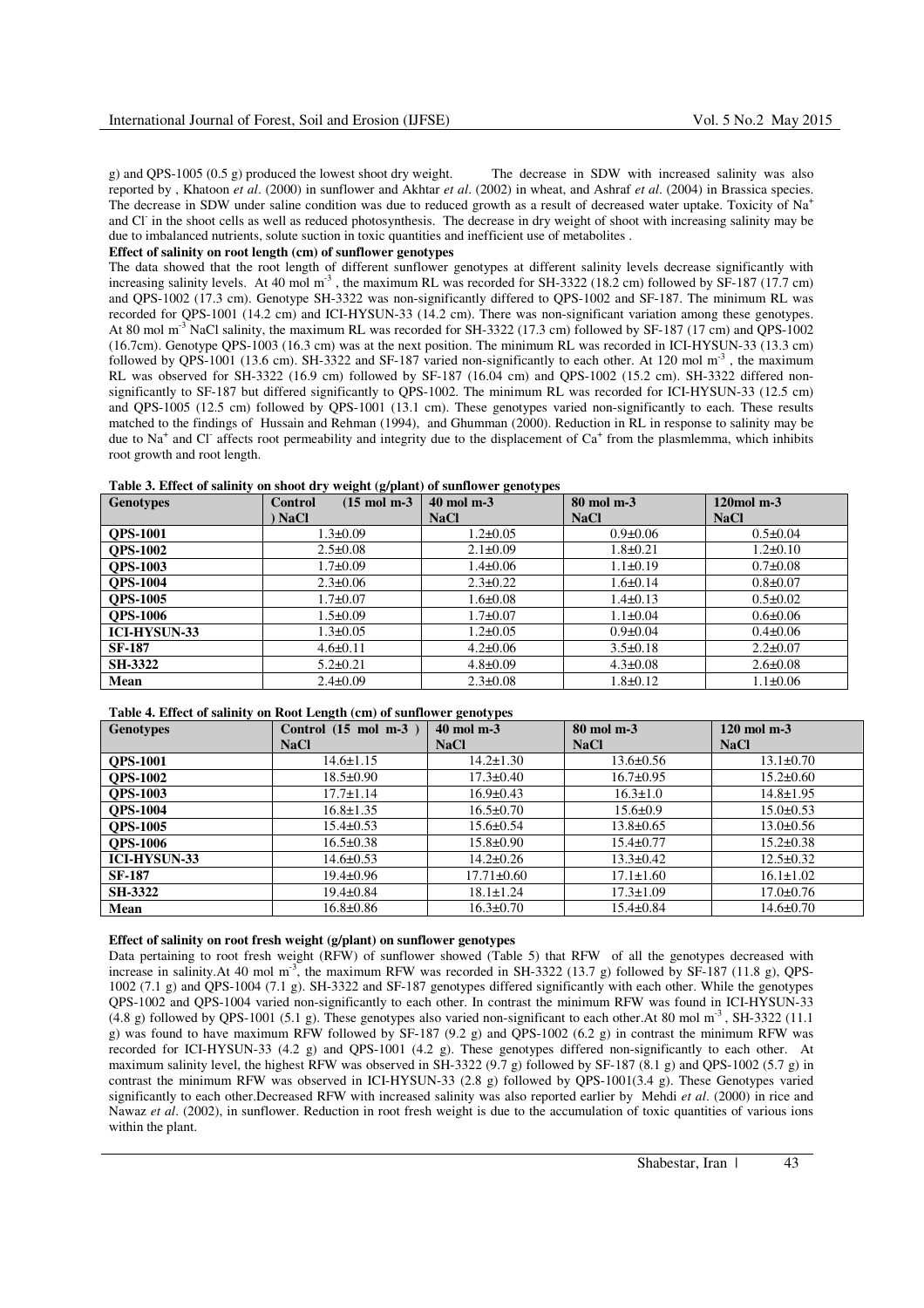| <b>Genotypes</b>    | Control $(15 \text{ mol m-3})$ | 40 mol m-3      | 80 mol m-3      |                |
|---------------------|--------------------------------|-----------------|-----------------|----------------|
|                     | <b>NaCl</b>                    | <b>NaCl</b>     | <b>NaCl</b>     | <b>NaCl</b>    |
| <b>OPS-1001</b>     | $6.13 \pm 0.09$                | $5.08 \pm 0.17$ | $4.2 \pm 0.08$  | $3.4\pm0.12$   |
| <b>OPS-1002</b>     | $8.15 \pm 0.36$                | $7.07 \pm 0.17$ | $6.2 \pm 0.54$  | $5.7 \pm 0.20$ |
| <b>OPS-1003</b>     | $6.87\pm0.44$                  | $5.35 \pm 0.13$ | $5.1 \pm 0.66$  | $4.3 \pm 0.10$ |
| <b>OPS-1004</b>     | $7.33 \pm 0.50$                | $7.13 \pm 0.43$ | $5.4\pm0.32$    | $5.0 \pm 0.07$ |
| <b>OPS-1005</b>     | $6.49\pm0.22$                  | $5.31 \pm 0.04$ | $4.8 \pm 0.26$  | $4.2\pm 0.10$  |
| <b>OPS-1006</b>     | $6.40\pm0.17$                  | $5.30\pm0.11$   | $4.8 \pm 0.22$  | $4.2\pm 0.10$  |
| <b>ICI-HYSUN-33</b> | $6.15 \pm 0.15$                | $4.89 \pm 0.10$ | $4.2 \pm 0.05$  | $2.8 \pm 0.09$ |
| <b>SF-187</b>       | $12.1 \pm 0.33$                | $11.8 \pm 0.38$ | $9.2 \pm 0.18$  | $8.1 \pm 0.11$ |
| <b>SH-3322</b>      | $14.3 \pm 0.49$                | $13.7 \pm 0.60$ | $11.1\pm0.15$   | $9.7 \pm 0.23$ |
| Mean                | $8.20 \pm 0.31$                | $7.31 \pm 0.24$ | $6.18 \pm 0.27$ | $5.30\pm0.13$  |
|                     |                                |                 |                 |                |

**Table 5. Effect of salinity on Root fresh weight (g/plant) of sunflower genotypes** 

# **Effect of salinity on root dry weight (g/plant) on sunflower genotypes**

Data pertaining to root dry weight (RDW) (Table 6) revealed that root dry weight significantly decreased with increasing salinity. Differences among genotypes at various levels of salinity were also significant.At  $40 \text{ mol m}^3$ , the maximum RDW was found in SH-3322 (1.9 g), followed by SF-187 (1.0 g) and QPS-1002 (0.7 g). All these genotypes differed significantly. In contrast the minimum RDW was recorded in ICI-HYSUN-33 (0.2 g) followed by QPS-1001 (0.35 g). All genotypes except QPS-1001 and QPS-1006 were found to have significant differences. At 80 mol  $m<sup>3</sup>$ , the genotypes with relative higher RDW were in the order of SH-3322 (1.4 g), SF-187 (0.8 g) and QPS-1002 (0.61 g). There were significant differences among these genotypes. The genotypes with relatively lower RDW could be arranged in the order of ICI-HYSUN-33 (0.15 g) followed by QPS-1001 (0.35 g) and QPS-1003 (0.4 g). These genotypes differed significantly. The genotypes QPS-1001 and QPS-1006 varied non-significantly to each another.At 120 mol  $m<sup>3</sup>$ , SH-3322 (1.3 g), SF-187 (0.6 g), and QPS-1002 (0.5 g) were at the top in the case of RDW. These genotypes differed significantly. The genotypes with lower RDW were ICI-HYSUN-33 (0.1 g) followed by QPS-1006 (0.2 g) and QPS-1001 (0.2 g). Genotypes QPS-1001 and QPS-1006 varied non-significantly to each other while both these varied significantly to ICI-HYSUN-33. The reduction in RDW under saline conditions was due to reduced growth as a result of decline in water uptake, toxicity of Na<sup>+</sup> and Cl in root cells . Reduction in RDW was correlated with reduction in RFW. High Na<sup>+</sup> and Cl<sup>-</sup> concentration in rooting Medium could suppress the uptake of  $K^+$ ,  $Ca^{+2}$  and NO<sup>-3</sup> and ultimately the growth (Gorham and Wyn Jones, 1993).

| Table 6. Effect of salinity on root dry weight (g/plant) of sunflower genotypes |  |  |
|---------------------------------------------------------------------------------|--|--|
|---------------------------------------------------------------------------------|--|--|

| <b>Genotypes</b>    | $\sigma$ $\sigma$ $\sigma$<br>Control $(15 \text{ mol m-3})$ | $\mathbf{C}$<br>ี⊌ ∎ั<br>$40 \text{ mol } m-3$ | 80 mol m-3      |                 |
|---------------------|--------------------------------------------------------------|------------------------------------------------|-----------------|-----------------|
|                     | <b>NaCl</b>                                                  | <b>NaCl</b>                                    | <b>NaCl</b>     | <b>NaCl</b>     |
| <b>OPS-1001</b>     | $0.43 \pm 0.03$                                              | $0.37 \pm 0.02$                                | $0.25 \pm 0.01$ | $0.2 \pm 0.015$ |
| <b>OPS-1002</b>     | $0.83 \pm 0.05$                                              | $0.65 \pm 0.03$                                | $0.55 \pm 0.04$ | $0.5 \pm 0.05$  |
| <b>OPS-1003</b>     | $0.56 \pm 0.04$                                              | $0.53 \pm 0.03$                                | $0.42 \pm 0.01$ | $0.3 \pm 0.01$  |
| <b>OPS-1004</b>     | $0.69 \pm 0.05$                                              | $0.59 \pm 0.03$                                | $0.52 \pm 0.07$ | $0.4 \pm 0.01$  |
| <b>OPS-1005</b>     | $0.50 \pm 0.03$                                              | $0.46 \pm 0.02$                                | $0.34\pm0.03$   | $0.3 \pm 0.01$  |
| <b>OPS-1006</b>     | $0.42 \pm 0.02$                                              | $0.37 \pm 0.02$                                | $0.29 \pm 0.02$ | $0.2 \pm 0.02$  |
| <b>ICI-HYSUN-33</b> | $0.32 \pm 0.03$                                              | $0.23 \pm 0.02$                                | $0.15 \pm 0.02$ | $0.1 \pm 0.01$  |
| <b>SF-187</b>       | $1.10\pm0.04$                                                | $1.01 \pm 0.03$                                | $0.81 \pm 0.02$ | $0.6 \pm 0.03$  |
| <b>SH-3322</b>      | $2.01 \pm 0.05$                                              | $1.90 \pm 0.07$                                | $1.44 \pm 0.07$ | $1.3 \pm 0.05$  |
| Mean                | $0.82 \pm 0.04$                                              | $0.74 \pm 0.03$                                | $0.65 \pm 0.03$ | $0.40 \pm 0.02$ |

## **Table7. Effect of salinity on Na<sup>+</sup> concentration (mol m-3) of sunflower leaves**

| <b>Genotypes</b>    | Control (15 mol m-3) NaCl | $40$ mol m-3    | 80 mol m-3      | $120$ mol m $-3$ |
|---------------------|---------------------------|-----------------|-----------------|------------------|
|                     |                           | <b>NaCl</b>     | <b>NaCl</b>     | <b>NaCl</b>      |
| <b>OPS-1001</b>     | $11.1 \pm 0.31$           | $33.8 \pm 0.88$ | $69.0 \pm 0.50$ | $93.1 \pm 1.64$  |
| <b>OPS-1002</b>     | $10.0 \pm 0.07$           | $26.2 \pm 1.03$ | $52.8 \pm 2.84$ | $83.8 \pm 1.67$  |
| <b>OPS-1003</b>     | $10.8 \pm 0.15$           | $33.8 \pm 0.88$ | $59.4 \pm 1.05$ | $87.8 \pm 1.10$  |
| <b>OPS-1004</b>     | $12.2 \pm 0.20$           | $30.2 \pm 1.03$ | $60.4 \pm 1.17$ | $86.8 \pm 2.20$  |
| <b>OPS-1005</b>     | $13.6 \pm 0.23$           | $30.3 \pm 0.75$ | $61.7 \pm 1.45$ | $90.2 \pm 1.27$  |
| <b>OPS-1006</b>     | $11.1 \pm 0.27$           | $30.9 \pm 0.40$ | $64.4 \pm 1.13$ | $88.5 \pm 1.56$  |
| <b>ICI-HYSUN-33</b> | $14.4 \pm 0.16$           | $35.6 \pm 0.80$ | $70.6 \pm 0.95$ | $100.1 \pm 1.61$ |
| <b>SF-187</b>       | $7.42 \pm 0.23$           | $30.6 \pm 1.0$  | $51.5 \pm 0.80$ | $77.4 \pm 0.84$  |
| <b>SH-3322</b>      | $8.41 \pm 0.17$           | $29.1 \pm 0.67$ | $48.2 \pm 1.55$ | $72.9 \pm 0.60$  |
| Mean                | $11.0 \pm 0.20$           | $30.3 \pm 0.83$ | $59.8 \pm 1.27$ | $86.7 \pm 1.39$  |

**Effect of salinity on sodium concentration (mol m-3) in expressed leaf sap** 

It is evident from the data that Na<sup>+</sup> concentration significantly increased with increasing salinity (Tab 7). On an overall mean basis, the minimum Na<sup>+</sup> concentration was found in QPS-1002 (16.2 mol m<sup>-3</sup>) at 40 mol m<sup>-3</sup>, while the maximum Na<sup>+</sup> concentration was found in ICI-HYSUN-33 (100.1 mol m<sup>-3</sup>) at 120 mol m<sup>-3</sup>. At 40 mol m<sup>-3</sup>, the minimum Na<sup>+</sup> concentration